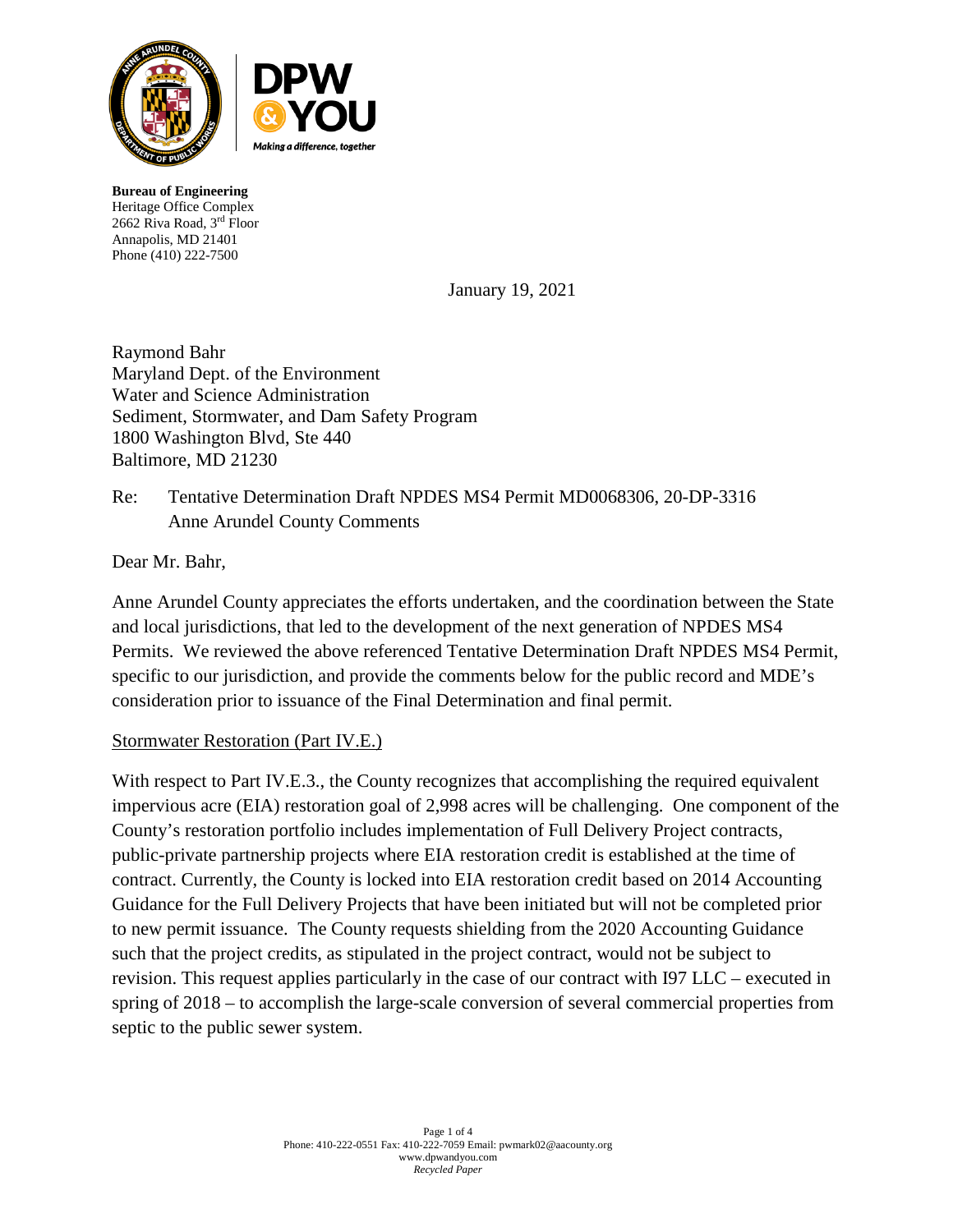Part IV.E. 4 references Appendix B, the stormwater management portfolio to be completed by the end of Permit Year 1. During review of the Tentative Determination Permit Appendix B, the County concluded that revisions were needed because many of the listed projects were complete as of the end of FY2020 and the County, as of June 24, 2020, had met the administrativelycontinued NPDES MS4 permit's 20% EIA restoration goal through construction of stormwater projects that replaced nutrient trading credits. Enclosed with these comments, the County submits a revised Appendix B document that reflects projects to be undertaken in Permit Year 1. The County requests this revised Appendix B be appended to the Final Determination NPDES MS4 Permit to be issued.

Part IV.E.9. a. and 9. b. speak to the trading credits ("Nutrient Credits") acquired by the County to meet the administratively-continued permit EIA restoration requirement. Prior to issuance of this Tentative Determination Draft Permit, the County replaced the entirety of these trading credits and has no trading credits to carry into the new permit. Supporting documentation, included with this comment letter, is the County's FY2020 Annual Report sections Part IV.E.2 and E.3, as well as the appropriate FY2020 MS4 Geodatabase feature classes/tables. The County respectfully requests this permit requirement be deleted in its entirety as it is no longer applicable. If this permit requirement will not be removed, the County requests permit language to clarify that all nutrient trades were replaced as of June 24, 2020, prior to final permit issuance.

### Part IV.F. Countywide TMDL Stormwater Implementation Plan

In Part IV.F.2, please revise the first sentence to say "Within one year of EPA's approval or establishment of a new TMDL **having a stormwater WLA**, Anne Arundel County shall submit…." (emphasis added). This compliance requirement should recognize that only those TMDLs with stormwater WLAs are subject to these NPDES MS4 Permit requirements.

Part IV.F.3 references Appendix A as the list of TMDLs and stormwater WLAs applicable to the County and for which the County must annually document implementation plan progress. When new TMDLs having stormwater WLAs are approved by EPA, will the issued NPDES MS4 Permit Appendix A be updated by MDE (i.e., a permit modification)? Alternatively, please modify the draft permit language to indicate all TMDLs listed in Appendix A and any subsequently approved TMDLS having a stormwater WLA are subject to this annual implementation progress reporting.

#### Part IV.G. Assessment of Controls

Part IV. G. 1. a. and 2. a. provide the County with the option to collaborate with the Department in the Pooled Monitoring Advisory Committee administered by the Chesapeake Bay Trust (CBT). Both paragraphs set forth the program enrollment requirements. Because the date by which enrollment must be demonstrated is shown as "[date to be determined]", the County suggest the enrollment date be no sooner than August 15, 46 days after the beginning of the Fiscal Year. The enrollment date should allow time for MOU signature as well as the required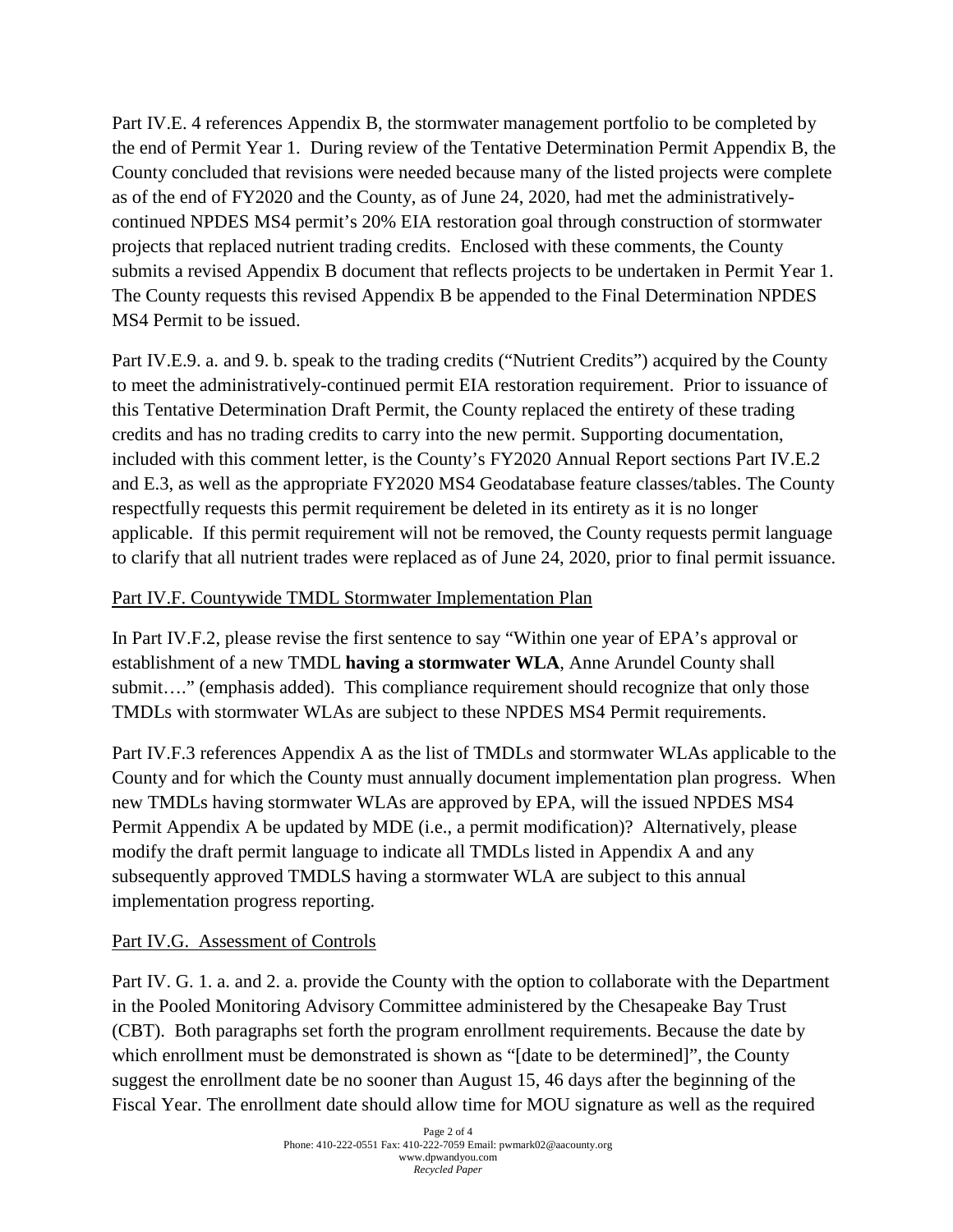funding transfer from the local jurisdiction to CBT, thus fully executing the MOU for Pooled Monitoring participation.

### Part IV.H. Program Funding

With each annual report, the County provides narrative information as well as MS4 Geodatabase data to satisfy this permit requirement. Additionally, each year the County has been required to submit an annual financial accounting (WPRP Annual Report) as a separate file and, every two years, the County is required by State Regulation to prepare and submit a Financial Assurance Plan (FAP). In many instances, these reports have duplicative and overlapping information; in essence the jurisdiction is providing up to three individual financial reckonings each year. The County requests that, with the new NPDES MS4 Permit, the duplication of annual financial accounting be minimized and looks forward to working with the Department to accomplish that.

## Part V. Program Review and Annual Progress Reporting

Annually, the County provides the required MS4 Geodatabase as well as the annual narrative report to document permit compliance activities. Certain new permit language alters prior permit reporting requirements and will require a parallel modification of the MS4 Geodatabase. The County appreciates the Department's willingness to work collaboratively with the Phase I jurisdictions to identify and develop geodatabase updates and revisions, and will continue participating in this collaborative work effort.

In addition to its water quality improvement work, the County spends a significant amount of financial and personnel resources on the maintenance and replacement of its stormwater collection and conveyance system and would like to see a way for that work and resource allocation to be recognized in the permit.

The County appreciates the opportunity to submit these comments for the public record. Should you have any questions or concerns regarding the above comments and suggestions, please contact me at your earliest convenience (pwmich20@aacounty.org or 410-222-7520).

Sincerely,

Cil a. Naise

Erik Michelsen Deputy Director Bureau of Watershed Protection & Restoration